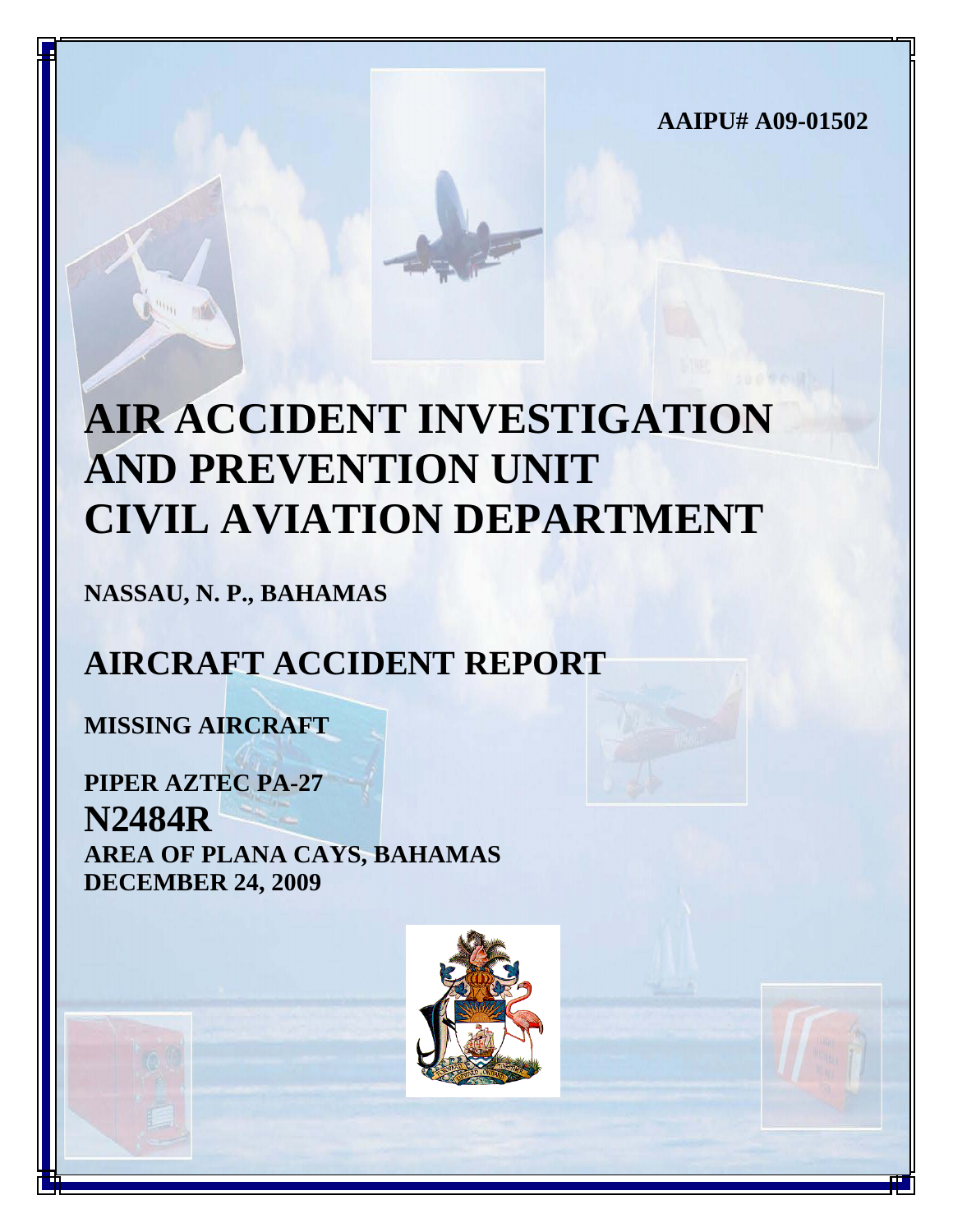

**Bahamas Department of Civil Aviation Air Accident Investigation and Prevention Unit P. O. Box AP-59244 Lynden Pindling International Airport Nassau N. P., Bahamas**

## **AIRCRAFT ACCIDENT FINAL REPORT**



Abstract: This report outlines the circumstances surrounding the crash and missing aircraft N2484R a PA-27 aircraft which disappeared while the aircraft was enroute from Ft Lauderdale Executive Airport, Ft Lauderdale, Florida, USA to Grenada in the Eastern Caribbean. The aircraft had planned a fuel stop in Providenciales, Turks and Caicos Islands. Reports indicated that the pilot reported failure of both engines and that the aircraft was being ditched in an area near the Plana Cays, the Bahamas. On January 22, 2010 remains of a body was found on the Plana Cay which was later identified to be one of the two occupants of the missing aircraft. Up to the publication of this draft report, no further information was available about the location of the aircraft or the other occupant aboard.

Final Report **Page 2 Page 2 Page 2 Page 2 Page 2**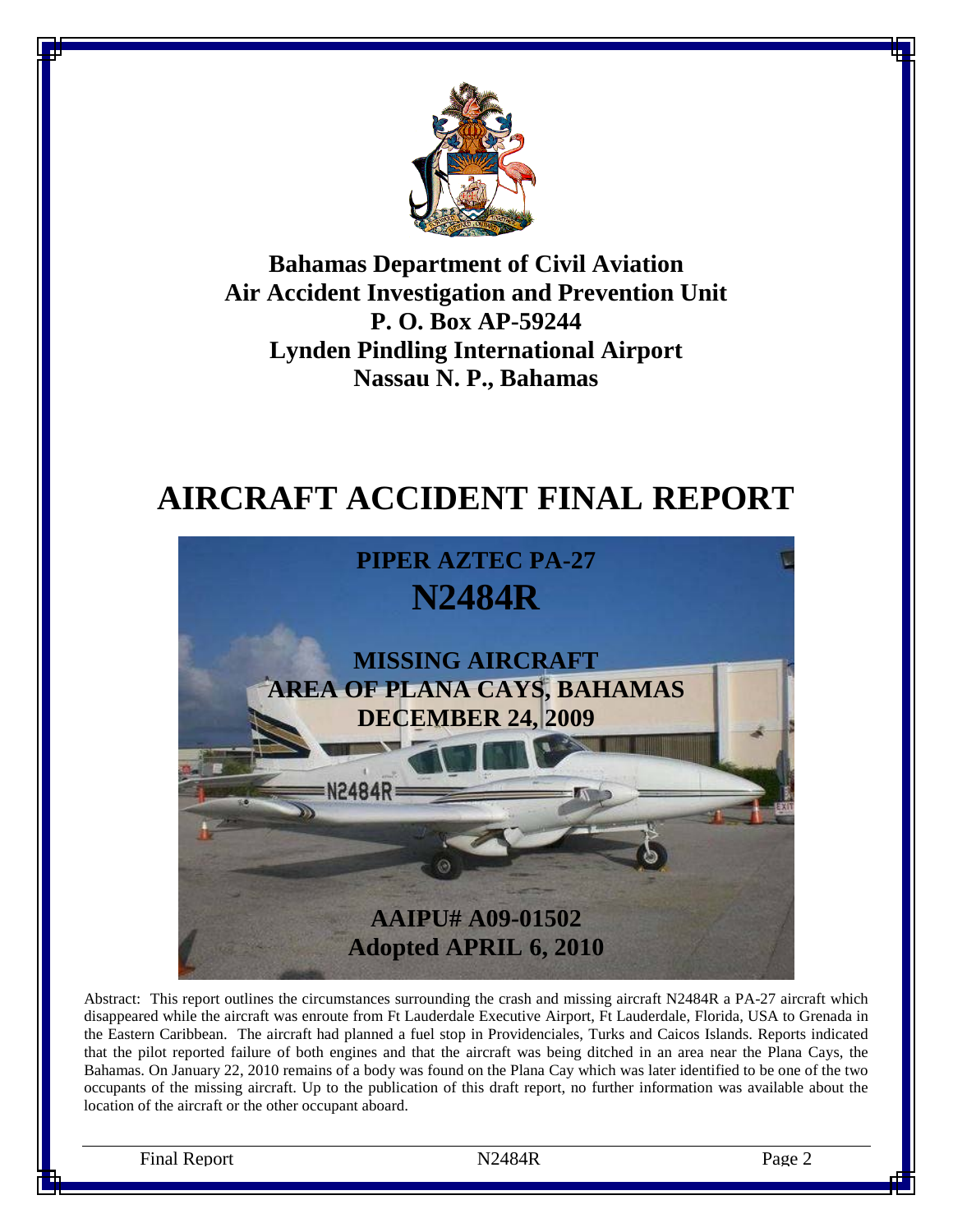

## **Bahamas Department of Civil Aviation** Air Accident Investigation and Prevention Unit

### **Table of Contents**

| 1.0   |  |
|-------|--|
|       |  |
|       |  |
|       |  |
|       |  |
|       |  |
|       |  |
| 17    |  |
| 1.8   |  |
| 19    |  |
| 1 1 0 |  |
| 1.11  |  |
| 1 1 2 |  |
| 1.13  |  |
| 1.14  |  |
|       |  |
| 1.16  |  |
|       |  |
| 2.0   |  |
|       |  |
| 3.1   |  |
| 3.2   |  |
| 3.3   |  |
| 4.0   |  |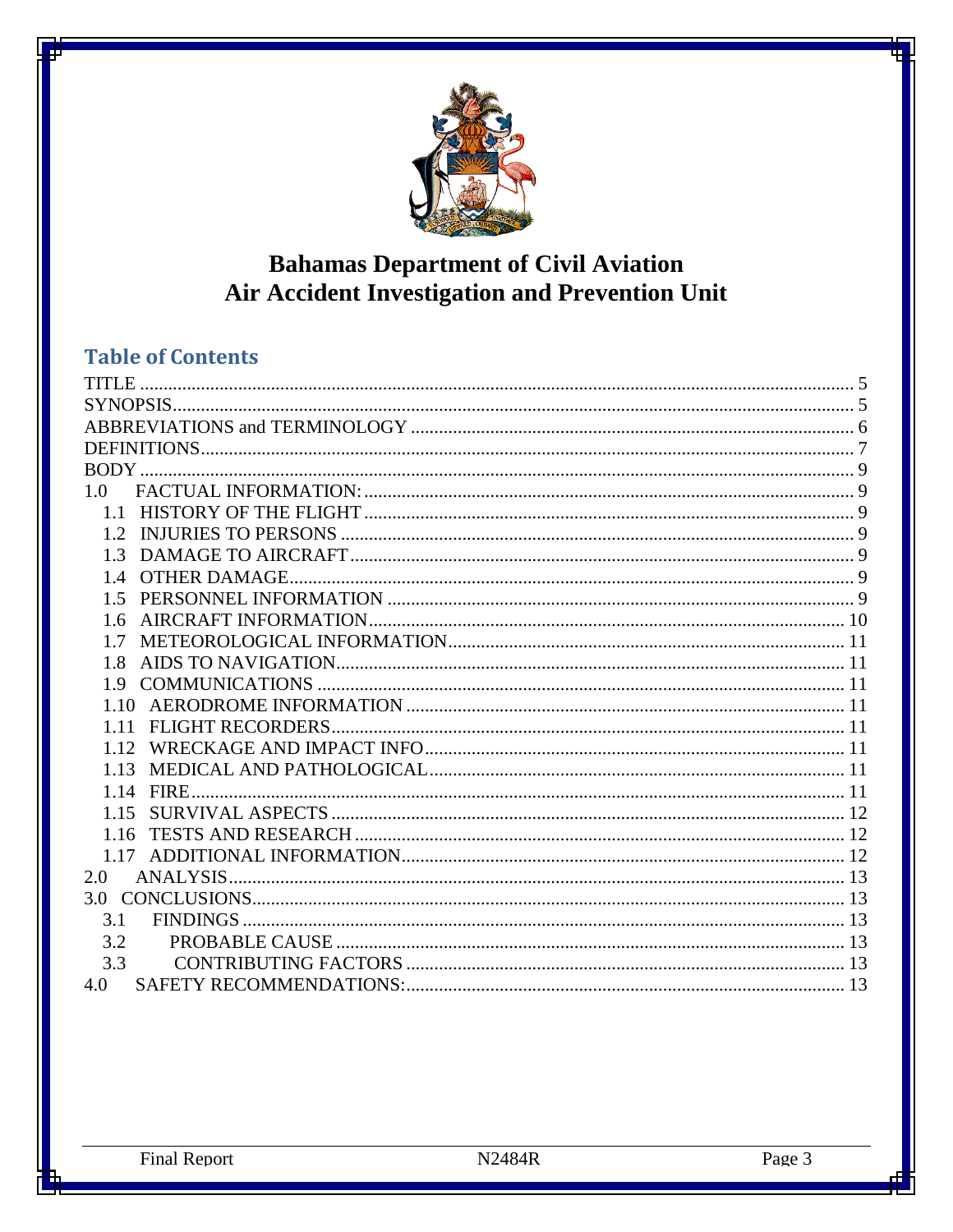January 4, 2011

Captain Patrick Rolle **Director** Civil Aviation Department Seaban House Crawford Street, Oakes Field P.O. Box N-975 Nassau, N.P., Bahamas

Sir

The attached report summarizes the investigation into the circumstances of the accident involving N2484R, a Piper Aztec PA 23-250, registered in the United States to Mr. Travis R. Compton. This aircraft was reported crashed on December 24, 2009 at approximately 11:00am local (1600UTC) time in the vicinity of the Plana Cays, in the southeast Bahamas. Approximately 30 days post accident, remains of one of the occupant was recovered. The other occupant identified as Mr. Travis Compton was never recovered. It has been one (1) year since this accident occurred. Since no further information or development has occurred during this time, this case is now considered closed. It can be reopened if any further significant development occurs.

This report is submitted pursuant to Part XII, Regulation 80, and Schedule 19 of the Bahamas Civil Aviation (Safety) Regulation (CASR 2001) and in accordance with Annex 13 to the Convention on International Civil Aviation Organization (ICAO).

In accordance with Annex 13 to the Convention on International Civil Aviation (ICAO), and Schedule 19 of the Bahamas Civil Aviation (Safety) Regulations (CASR April 17, 2001), the fundamental purpose of such investigations is to determine the circumstances and causes of these events, with a view to the preservation of life and the avoidance of similar occurrences in the future. It is not the purpose of such investigations to apportion blame or liability.

This information is published to inform the aviation industry and the public of the circumstances surrounding this accident. The contents of this Report may be subjected to alterations or corrections if additional information becomes available.

> Delvin R. Major Investigator in Charge Bahamas Department of Civil Aviation Air Accident Investigation and Prevention Unit

\_\_\_\_\_\_\_\_\_\_\_\_\_\_\_\_\_\_\_\_\_\_\_\_\_\_\_\_\_\_\_\_\_\_\_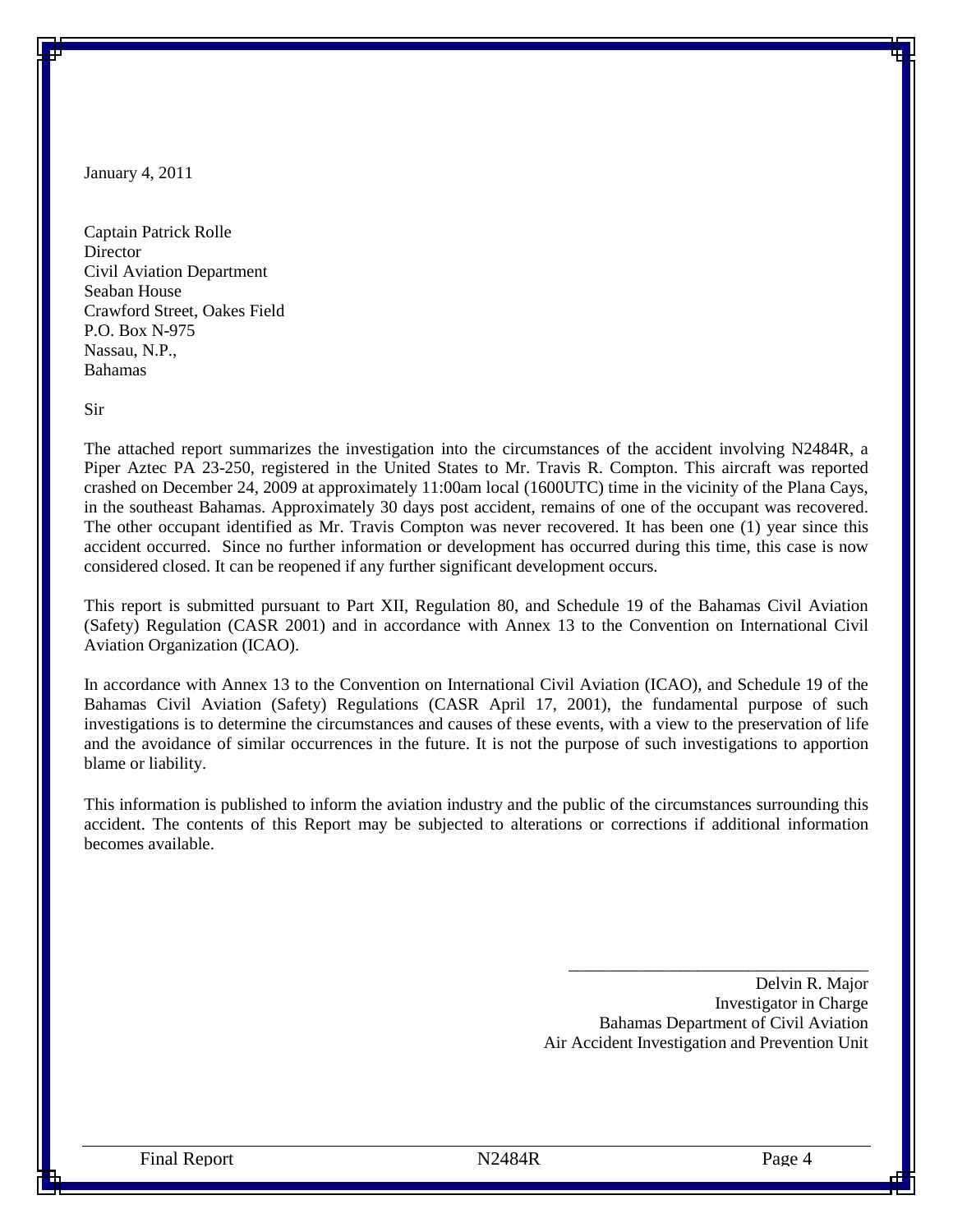

### BAHAMAS CIVIL AVIATION DEPARTMENT AIR ACCIDENT INVESTIGATION AND PREVENTION UNIT

#### <span id="page-4-0"></span>**TITLE**

<span id="page-4-1"></span>

| Operator:                          | <b>PRIVATE</b>                                                                     |  |  |
|------------------------------------|------------------------------------------------------------------------------------|--|--|
| <b>Manufacturer:</b>               | Piper Aircraft, Inc.                                                               |  |  |
| Model:                             | PA 23-250                                                                          |  |  |
| <b>Nationality:</b>                | <b>United States</b>                                                               |  |  |
| <b>Registration:</b>               | N2484R                                                                             |  |  |
| <b>Place of Accident:</b>          | Area of Plana Cays, Southeast Bahamas                                              |  |  |
| Date of Accident:                  | December 24, 2009                                                                  |  |  |
| <b>SYNOPSIS</b>                    |                                                                                    |  |  |
| <b>Notification:</b>               | DCA, FSI, NTSB, ICAO, FAA,                                                         |  |  |
| <b>Investigating Authority:</b>    | Civil Aviation Department<br>Air Accident Investigation and Prevention Unit        |  |  |
| <b>Investigator in Charge:</b>     | Delvin R. Major                                                                    |  |  |
| <b>Accredited Representative:</b>  | Mr. William Standing - FAA<br>Mr. Jose Obregon - NTSB<br>Mr. Darrell T. Webb - FAA |  |  |
| <b>Releasing Authority:</b>        | <b>Civil Aviation Department</b>                                                   |  |  |
| <b>Date of Report Publication:</b> | April 6, 2010                                                                      |  |  |

Final Report N2484R Page 5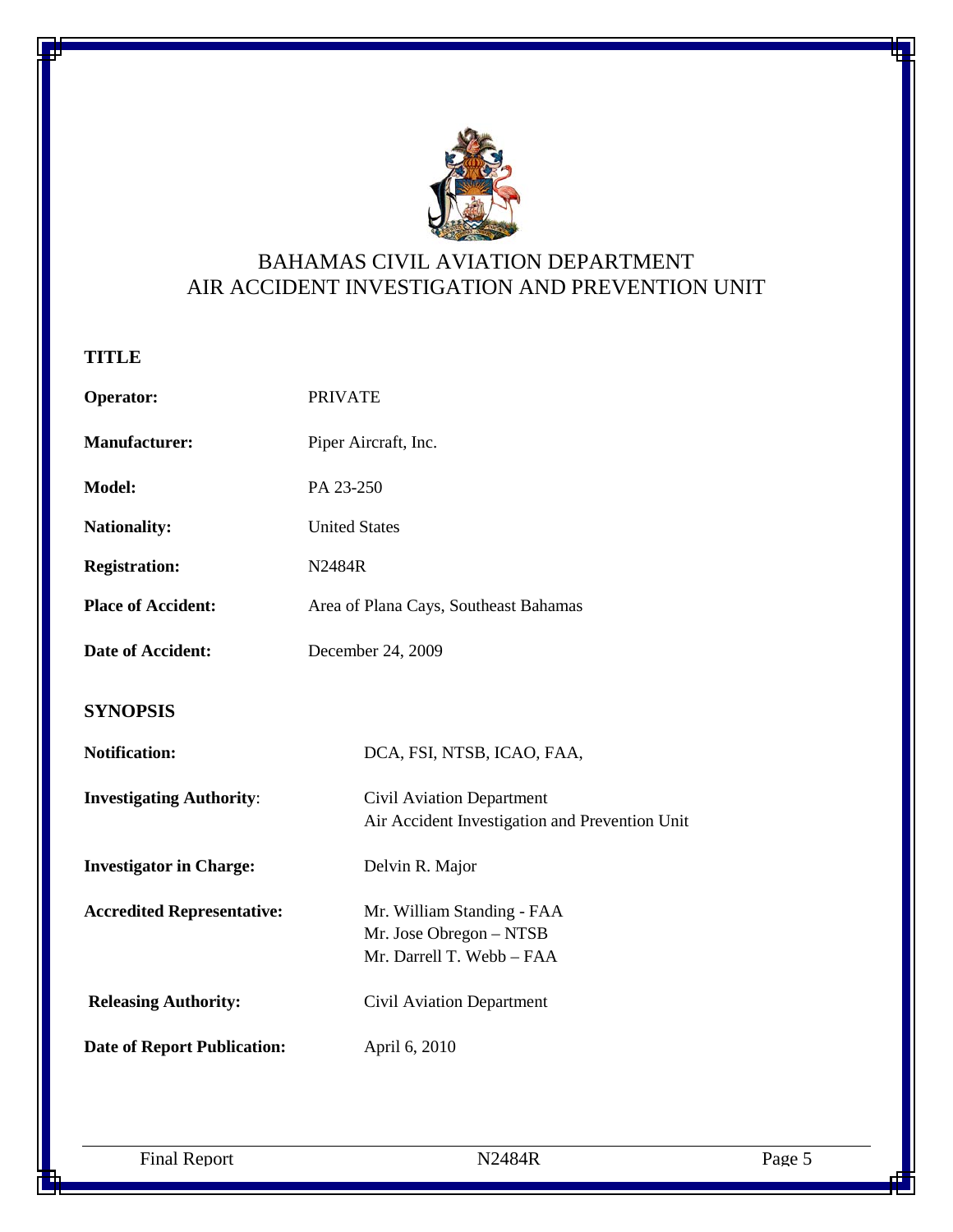#### <span id="page-5-0"></span>**ABBREVIATIONS and TERMINOLOGY**

*When the following terms are used in this report, they have the following meanings;*

| <b>AAIPU</b> | Air Accident Investigation and Prevention Unit                      |  |  |
|--------------|---------------------------------------------------------------------|--|--|
| <b>ADDS</b>  | Aviation Digital Data Service - Report by Meteorological Department |  |  |
| <b>AIS</b>   | <b>Automatic Information Services</b>                               |  |  |
| <b>ATS</b>   | <b>Air Traffic Services</b>                                         |  |  |
| <b>BDCA</b>  | Bahamas Department of Civil Aviation                                |  |  |
| <b>CASR</b>  | Bahamas Civil Aviation (Safety) Regulations (April 17, 2001)        |  |  |
| $C$ of $A$   | <b>Certificate of Airworthiness</b>                                 |  |  |
| $C$ of $R$   | Certificate of Registration                                         |  |  |
| CG           | Center of Gravity                                                   |  |  |
| <b>CVR</b>   | Cockpit Voice Recorder                                              |  |  |
| <b>DCA</b>   | Director of Civil Aviation                                          |  |  |
| CAD          | <b>Civil Aviation Department</b>                                    |  |  |
| <b>EST</b>   | Eastern Standard Time (-5 hours (-4DT) to convert from UTC)         |  |  |
| <b>FAA</b>   | <b>Federal Aviation Administration</b>                              |  |  |
| <b>FSI</b>   | <b>Flight Standards Inspectorate</b>                                |  |  |
| <b>FSS</b>   | <b>Flight Service Station</b>                                       |  |  |
| <b>ICAO</b>  | International Civil Aviation Organization                           |  |  |
| <b>ILS</b>   | <b>Instrument Landing System</b>                                    |  |  |
| <b>IFR</b>   | <b>Instrument Flight Rules</b>                                      |  |  |
| <b>IMC</b>   | <b>Instrument Meteorological Condition</b>                          |  |  |
| <b>MALSF</b> | Medium-intensity Approach Lighting System (with sequenced flashers) |  |  |
| <b>MET</b>   | Meteorological Office / Department                                  |  |  |
| <b>METAR</b> | Weather Report furnished by Meteorological Department               |  |  |
| <b>MIRL</b>  | Medium Intensity Runway Lights                                      |  |  |
| <b>NDB</b>   | Non-directional Beacon                                              |  |  |
| NM or nm     | <b>Nautical Miles</b>                                               |  |  |
| <b>NTSB</b>  | <b>National Transportation Safety Board</b>                         |  |  |
| <b>PAPI</b>  | Precision Approach Path Indicator                                   |  |  |
| <b>RCA</b>   | <b>Root Cause Analysis</b>                                          |  |  |
| <b>SEP</b>   | Survival and Emergency Procedures Training                          |  |  |
| T/L          | <b>Technical Log</b>                                                |  |  |
| <b>USA</b>   | <b>United States of America</b>                                     |  |  |
| <b>VFR</b>   | <b>Visual Flight Rules</b>                                          |  |  |
| <b>VOR</b>   | (Very High Frequency) Omni-directional Range Station                |  |  |
| <b>VMC</b>   | <b>Visual Meteorological Conditions</b>                             |  |  |
| UTC / Z      | Universal Coordinated Time / Zulu time                              |  |  |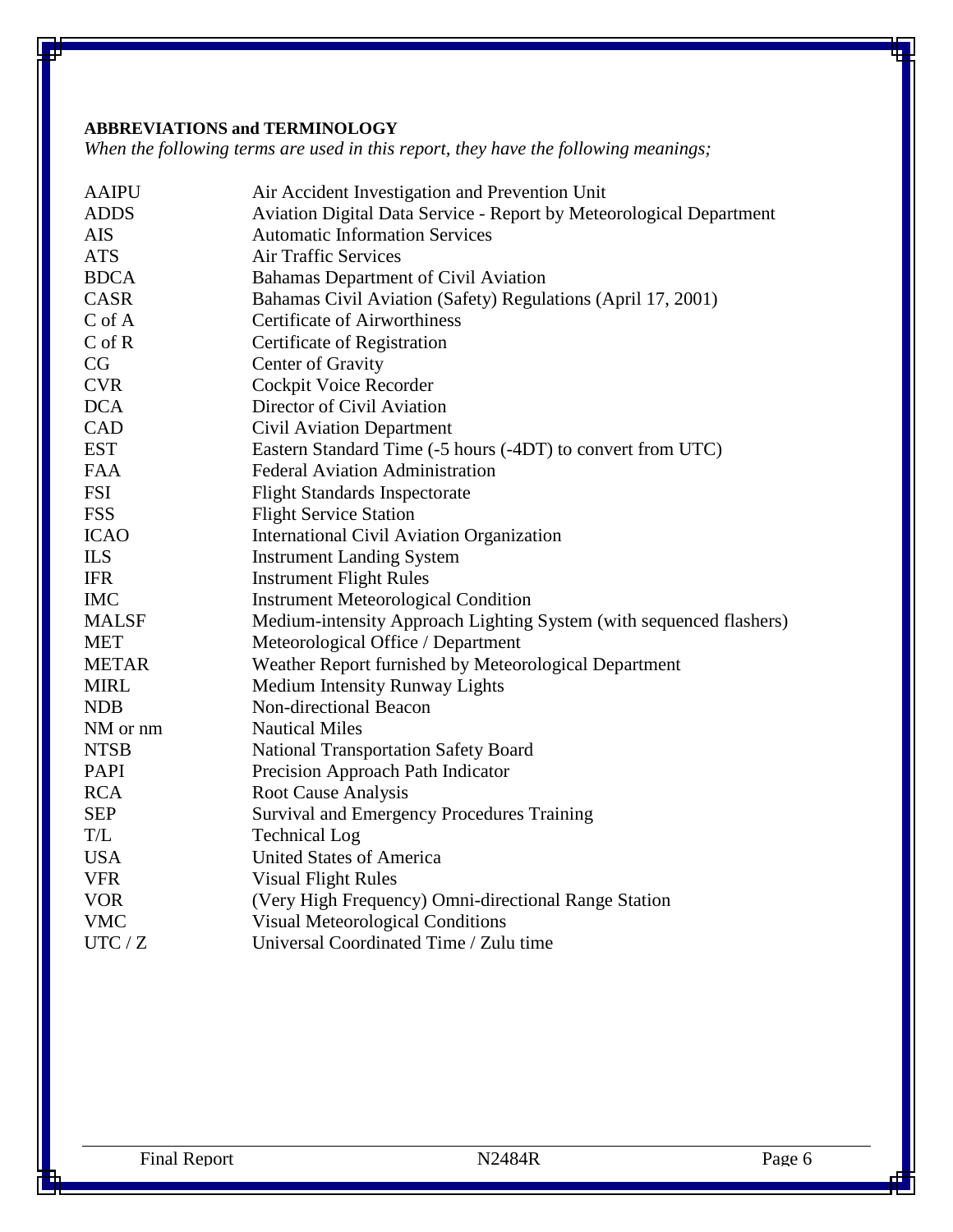#### <span id="page-6-0"></span>**DEFINITIONS**

When the following terms are used in the Standards and Recommended Practices for Aircraft Accident and Incident Investigation, they have the following meaning:

**Accident.** An occurrence associated with the operation of an aircraft which takes place between the time any person boards the aircraft with the intention of flight until such time as all such persons have disembarked, in which:

a) a person is fatally or seriously injured as a result of:

— being in the aircraft, or

— direct contact with any part of the aircraft, including parts which have become detached from the aircraft, or

— direct exposure to jet blast, except when the injuries are from natural causes, self inflicted or inflicted by other persons, or when the injuries are to stowaways hiding outside the areas normally available to the passengers and crew; or

b) the aircraft sustains damage or structural failure which:

— adversely affects the structural strength, performance or flight characteristics of the aircraft, and

— would normally require major repair or replacement of the affected component, except for engine failure or damage, when the damage is limited to the engine, its cowlings or accessories; or for damage limited to propellers, wing tips, antennas, tires, brakes, fairings, small dents or puncture holes in the aircraft skin; or

c) the aircraft is missing or is completely inaccessible.

Note 1.— For statistical uniformity only, an injury resulting in death within thirty days of the date of the accident is classified as a fatal injury by ICAO.

Note 2.— An aircraft is considered to be missing when the official search has been terminated and the wreckage has not been located.

**Accredited representative.** A person designated by a State, on the basis of his or her qualifications, for the purpose of participating in an investigation conducted by another State.

**Adviser**. A person appointed by a State, on the basis of his or her qualifications, for the purpose of assisting its accredited representative in an investigation.

**Aircraft.** Any machine that can derive support in the atmosphere from the reactions of the air other than the reactions of the air against the earth's surface.

**Causes.** Actions, omissions, events, conditions, or a combination thereof, which led to the accident or incident.

**Fatal injury**. - means any injury which results in death within 30 days of the accident.

**Flight recorder.** Any type of recorder installed in the aircraft for the purpose of complementing accident/incident investigation.

Incident. An occurrence, other than an accident, associated with the operation of an aircraft which affects or could affect the safety of operation.

Note.— The types of incidents which are of main interest to the International Civil Aviation Organization for accident prevention studies are listed in the Accident/Incident Reporting Manual (Doc 9156).

**Investigation.** A process conducted for the purpose of accident prevention which includes the gathering and analysis of information, the drawing of conclusions, including the determination of causes and, when appropriate, the making of safety recommendations.

**Investigator-in-charge.** A person charged, on the basis of his or her qualifications, with the responsibility for the organization, conduct and control of an investigation.

Note.— Nothing in the above definition is intended to preclude the functions of an investigator-in-charge being assigned to a commission or other body.

**Maximum mass.** Maximum certificated take-off mass.

**Operator.** A person, organization or enterprise engaged in or offering to engage in an aircraft operation.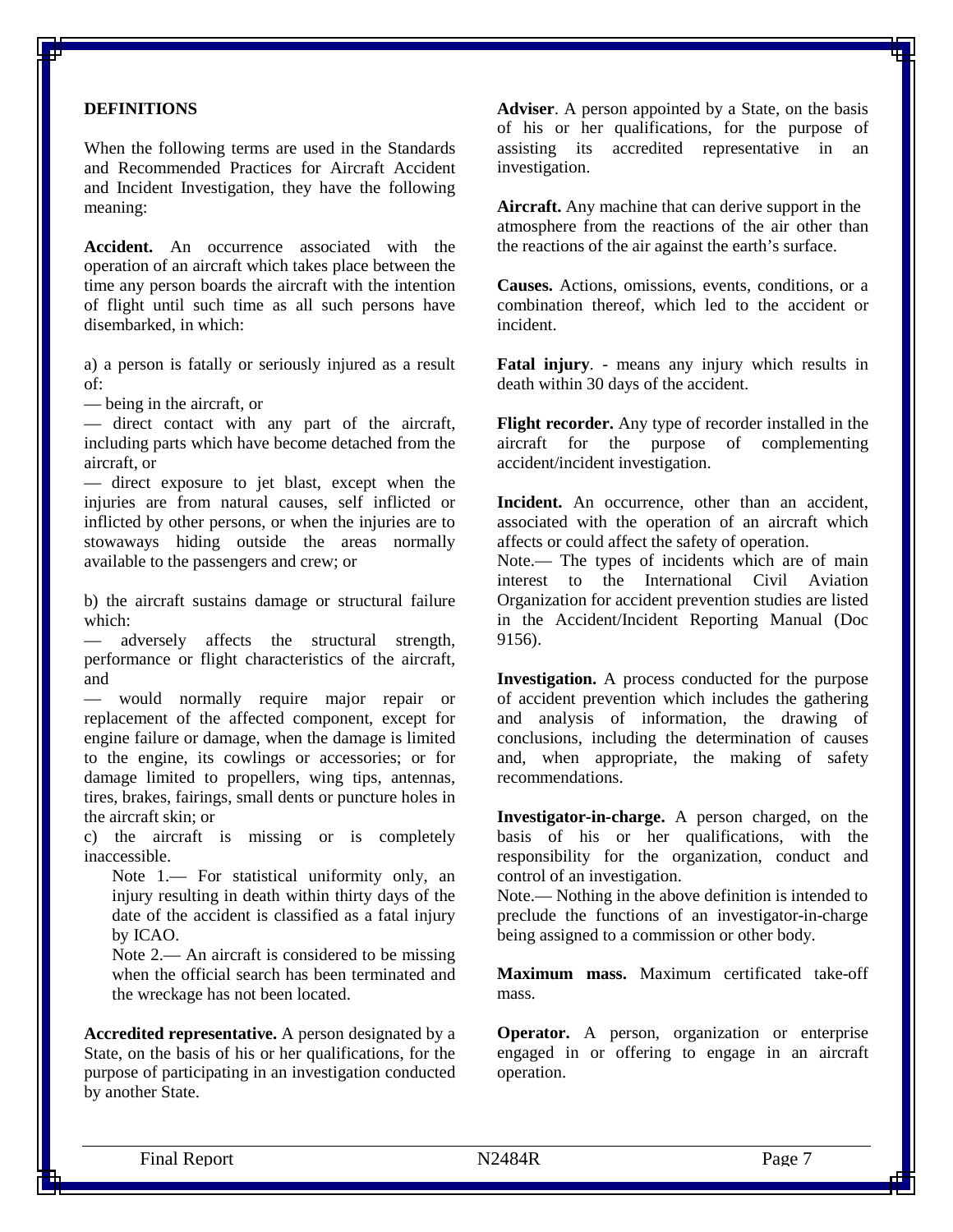**Preliminary Report.** The communication used for the prompt dissemination of data obtained during the early stages of the investigation.

**Safety recommendation.** A proposal of the accident investigation authority of the State conducting the investigation, based on information derived from the investigation, made with the intention of preventing accidents or incidents.

**Serious incident.** An incident involving circumstances indicating that an accident nearly occurred.

Note 1.— The difference between an accident and a serious incident lies only in the result.

Note 2.— Examples of serious incidents can be found in Attachment C of Annex 13 and in the Accident/Incident Reporting Manual (Doc 9156).

**Serious injury.** An injury which is sustained by a person in an accident and which:

a) requires hospitalization for more than 48 hours,

commencing within seven days from the date the injury was received; or

b) results in a fracture of any bone (except simple fractures of fingers, toes or nose); or

c) involves lacerations which cause severe hemorrhage, nerve, muscle or tendon damage; or d) involves injury to any internal organ; or

e) involves second or third degree burns, or any burns affecting more than 5 per cent of the body surface; or f) involves verified exposure to infectious substances or injurious radiation.

**State of Design.** The State having jurisdiction over the organization responsible for the type design.

**State of Manufacture.** The State having jurisdiction over the organization responsible for the final assembly of the aircraft.

**State of Occurrence.** The State in the territory of which an accident or incident occurs.

**State of the Operator.** The State in which the operator's principal place of business is located or, if there is no such place of business, the operator's permanent residence.

**State of Registry.** The State on whose register the aircraft is entered.

Note.— In the case of the registration of aircraft of an

international operating agency on other than a national basis, the States constituting the agency are jointly and severally bound to assume the obligations which, under the Chicago Convention, attach to a State of Registry. See, in this regard,

the Council Resolution of 14 December 1967 on Nationality and Registration of Aircraft Operated by International Operating Agencies which can be found in Policy and Guidance Material on the Economic Regulation of International

**"State of Design"** - The State having jurisdiction over the organization responsible for the type design

**"State of Manufacture"** - The State having jurisdiction over the organization responsible for the final assembly of the aircraft.

**"Substantial damage"** - means damage or failure which adversely affects the structural strength, performance, or flight characteristics of the aircraft, and which would normally require major repair or replacement of the affected component. Engine failure or damage limited to an engine if only one engine fails or is damaged, bent failings or cowling, dented skin, small punctured holes in the skin or fabric, ground damage to rotor or propeller blades, and damage to landing gear, wheels, tires, flaps, engine accessories, brakes, or wingtips are not considered "substantial damage" for the purpose of this Report.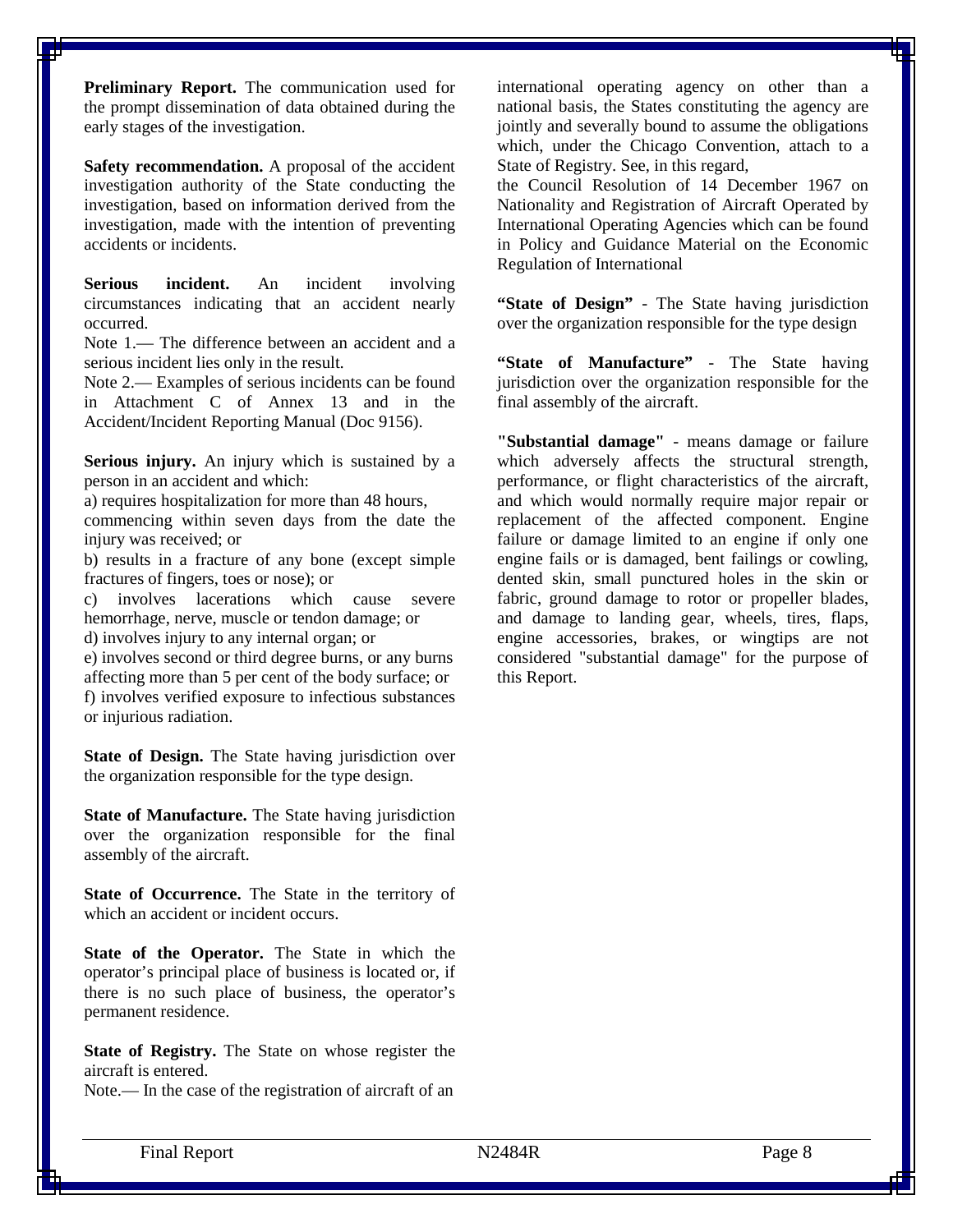#### <span id="page-8-0"></span>**BODY**

#### <span id="page-8-1"></span>**1.0 FACTUAL INFORMATION:**

#### <span id="page-8-2"></span>**1.1 HISTORY OF THE FLIGHT**

On Thursday December 24, 2009 at approximately [1](#page-11-3)1:00am (1600  $UTC^1$ ) a fixed wing, multi-engine, Piper Aztec PA 23-250 aircraft, United States Registration N2484 was reported missing and presumed crashed in the southeast Bahamas. Miami Air Traffic Control Center Aircraft Accident / Incident Preliminary Notice indicated that N2484R was IFR from Ft. Lauderdale Executive Airport (KFXE) to Providenciales (MBPV).

The report further indicated that when the flight was climbing to 11,000 feet, the pilot advised ATC of problems with the left engine. The flight subsequently lost both engines and ditched. The area of the ditching was reported as somewhere in the area of the Plana Cays, Acklins and Mayaguana Island. The coordinates of the aircraft ditching site is not known.



The private flight departed Ft. Lauderdale Executive Airport, Ft. Lauderdale, Florida, USA at approximately 8:00am (1300 UTC). The destination was Maurice Bishop International Airport, Grenada, in the Eastern Caribbean. The flight plan had indicated a fuel stop in Providenciales Island in the Turks and Caicos Island.

The flight was operated under Instrument Flight Rules<sup>2</sup> (IFR). The aircraft operated at an altitude of  $11,000$  feet<sup>3</sup>. Family members later confirmed that two persons were on board the aircraft, one United States of America (US) citizen and one citizen of

Grenada). Both occupants are believed to have received fatal injuries<sup>4</sup>.

Family members stated that both persons on board were cousins and both licensed pilots. It is not known who the pilot in command of this aircraft was. The aircraft was however registered to Mr. Travis Compton. Family members also stated that the aircraft was recently acquired by Mr. Compton and after having some maintenance work completed in Florida, he was repositioning the aircraft from the United States to his hometown of Grenada.

#### <span id="page-8-3"></span>**1.2 INJURIES TO PERSONS**

On January 22, 2010 the investigation team was informed that human remains and a life vest were found on the Plana Cays by fishermen in the area. It was presumed the body was that of the occupants of the missing aircraft. Family members and forensic testing later identified the remains as that of the other occupant of the aircraft Mr. Bancroft Osbert Nyack. The whereabouts or remains of Mr. Travis Compton has, to the date of this report, not been recovered or located.

| <i>Injuries</i> | Crew | Passengers   Others   Total |  |
|-----------------|------|-----------------------------|--|
| Fatal           |      |                             |  |
| Serious         |      |                             |  |
| Minor/None      |      |                             |  |

#### <span id="page-8-4"></span>**1.3 DAMAGE TO AIRCRAFT**

The extent of damage to the aircraft is unknown as the aircraft has, to the date of this report not been located or recovered.

#### <span id="page-8-5"></span>**1.4 OTHER DAMAGE**

No other damage is known at this time.

#### <span id="page-8-6"></span>**1.5 PERSONNEL INFORMATION**

Mr. Travis Compton held a valid United States Airline Transport Pilot license, airplane multi engine land with B747-4, 757 and 767 type ratings. He also held a commercial pilot, airplane with single engine land privileges. Mr. Compton also held a rotorcraft – helicopter license. Mr. Compton was also the holder of a United States Mechanic, Airframe and

Final Report **N2484R** Page 9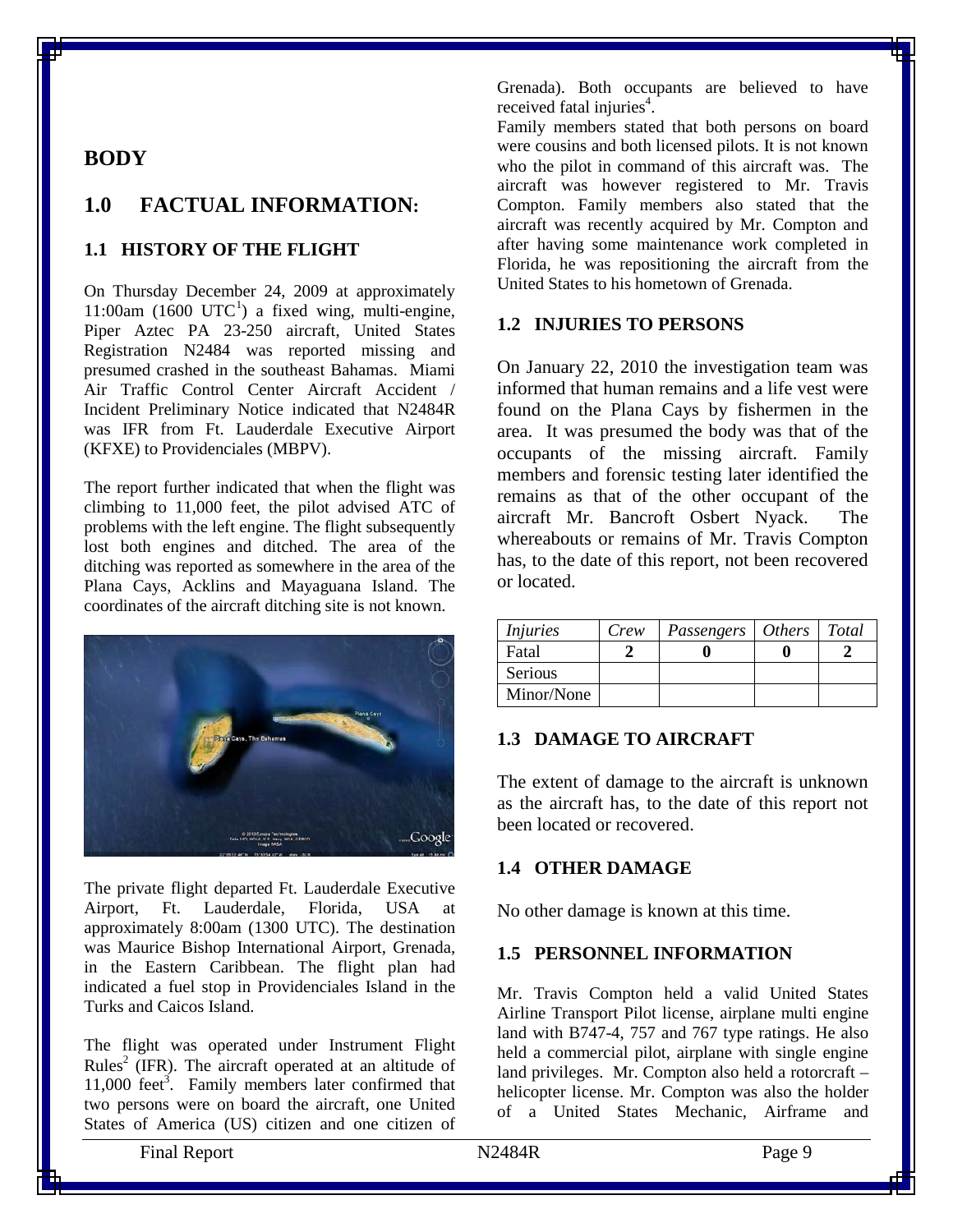Powerplant license, a Flight Engineer – turbo powered license and a United States Ground Instructor – Advanced license.

Mr. Compton held a valid first class medical certificate issued September 24, 2009.

Mr. Compton's total flying experience recorded on his last medical certificate application in September 2009 listed his total civilian flight times as 9,100 hours. Mr. Compton reportedly was hired as a pilot for United Airlines in the United States. His flying experience including experience on this type of aircraft is unknown. The amount of hours flown by Mr. Compton in the last 24 hr, 7 days or the last 30 days prior to the accident is unknown. FAA record indicates there have been no violations or prior FAArecorded aviation accident history against Mr. Compton.

Mr. Bancroft Osbert Nyack, of St. Georges Grenada, was the cousin of Mr. Compton. He was also a US licensed commercial pilot with airplane multi and single engine land privileges and an instrument rating. Mr. Nyack was the holder of a first class medical issued on October 22, 2009.

Mr. Nyack's total hours as listed on his latest medical certificate was recorded as 704 hours.

#### <span id="page-9-0"></span>**1.6 AIRCRAFT INFORMATION**

Aircraft N2484R a US registered aircraft was manufactured by Piper Aircraft. The aircraft was a PA 23-250 model. The multi engine aircraft was manufactured in 1981 with serial number 27- 8154027. The aircraft was fitted with a reciprocating engine, model number TIO-540-SER manufactured by Lycoming Textron. The aircraft was listed in the normal category. standard classification. normal category, standard classification. Airworthiness date of the aircraft was October 18 1996. The aircraft was registered to Mr. Travis R. Compton 704 N King St STE 500, Wilmington, Delaware.

a) The maintenance records for the aircraft was onboard the aircraft at the time of the aircraft ditching and therefore no further information is available about the aircraft maintenance history. However some maintenance work was done prior to the aircraft departure for its uneventful flight.

On November 9, 2009 the most recent Annual Inspection<sup>5</sup> / 100 hour inspection was completed. It was performed on N2484R by Navtech Aviation LLC, Ft. Pierce Florida. The Annual Inspection was completed in accordance with Federal Aviation Regulations FAR 43.13 app D. As of November 9, 2009 the aircraft had accumulated 4647.7 total hours of service.

The aircraft airframe was inspected and certified by Mr. Clyde Hogate, Airframe and Powerplant (A&P) licensed Mechanic with Inspection Authorization. The inspection was signed off at tachometer 72.0 hours tachometer time and airframe total time of 4647.7 hours.

The aircraft engines manufactured by Textron Lycoming, model number TIO-540-SER, serial numbers unknown, fitted to N2484R were also signed off as having undergone an annual inspection, also in accordance with FAR 43.13 app D on November 9, 2009. They were determined to be in an airworthy condition and signed by Mr. Hogate at tachometer time 72.0 time, 786.9 hours since major overhaul and 2,172.6 hours engine total time.

The propeller affixed to the engines of N2484R, model unknown, serial number unknown were overhauled and refitted to the engine of N2484R at tachometer time 72.0 hours and propeller total time 5,110 hours and 0 hours since propeller overhaul. The propeller was determined to be in an airworthy condition and signed off on November 9, 2009.

Family members confirmed that the aircraft was having some electrical problems. The electrical issues and other maintenance work was done up to the night before departure which further delayed the departure.

Extent of maintenance work conducted the night prior to the aircraft departure could not be verified as all records for the aircraft were on board the aircraft at the time of its ditching. The facility where the work was completed is also unknown.

b) The aircraft was operated privately. It was not known if the mass and center of gravity were within prescribed limits. Family members confirmed the aircraft was loaded with personal items, luggage and aircraft supplies.

c) The amount of fuel on board is unknown. The place where fuel was uploaded is also unknown. All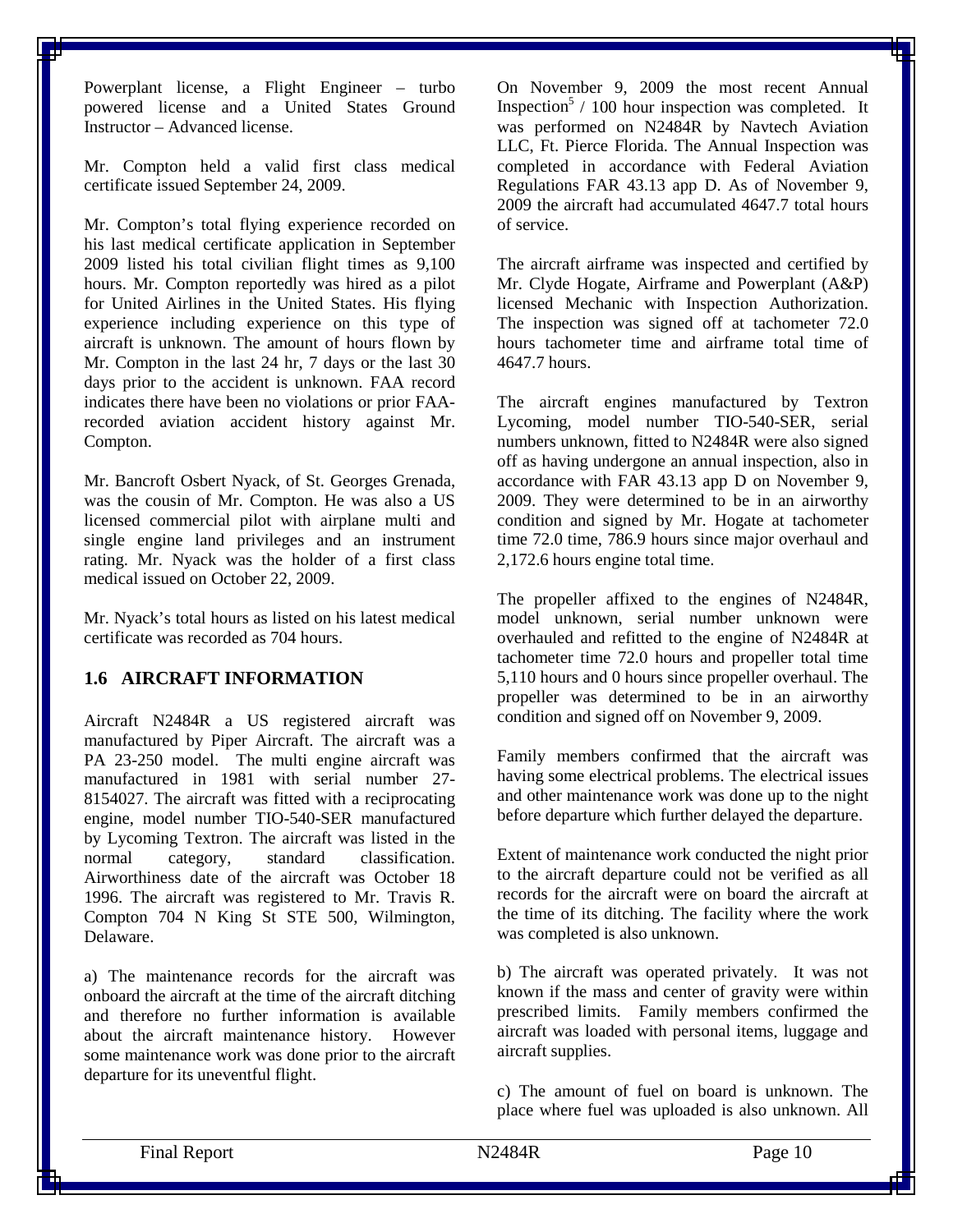efforts to locate the facility where the aircraft departed or uplifted fuel were fruitless.

#### <span id="page-10-0"></span>**1.7 METEOROLOGICAL INFORMATION**

Bahamas Meteorological Department Bahamas Area Forecast dated Thursday 24<sup>th</sup> December, 2009 valid for 12 hours from 1200 UTC was reviewed.

Special Features section of the report indicated a high pressure system over the Bahamas creating fresh breezes.

Significant Weather section of the report indicated, scattered<sup>6</sup> to broken<sup>7</sup> clouds 1,500 to 2,500 feet, with tops at 5,000 to 7,000 feet were forecasted.

A variable broken layer was forecasted for 6,000 to<br>8,000 feet. Few towering cumulus<sup>8</sup> and 8,000 feet. Few towering cumulus $\delta$  and cumulonimbus<sup>9</sup> clouds were expected mainly in the northwestern and central Bahamas. Towering cumulus expected to 12,000 feet.

Forecasted Upper Winds and Temperature for the same time period from 1200 UTC showed at 10,000 feet in the southeast Bahamas the winds were forecasted from a direction of 240 degrees and a speed of 17 knots.

Temperature was forecasted at the 10,000 feet altitude at 07 degree Centigrade. The pilot planned and maintained an altitude of 11,000 feet (1,000 feet above the reported altitude winds and temperature).

Sunset was expected at 5:27pm local EST.

It was not known if the pilot received a weather report prior to departure from Ft. Lauderdale Executive Airport. It was also not known whether the pilot received any enroute weather report from Miami Center or Nassau Flight Service Station.

Weather forecast expected in the Providenciales area during the period of December 24 to 25 was a wind from 050 degrees at 8 knots. Visibility were expected to be unrestricted with scattered clouds at a about 2,200 feet.

#### <span id="page-10-1"></span>**1.8 AIDS TO NAVIGATION**

At the time of the accident the aircraft had available to it, Bimini VORTAC $10$  on frequency 116.7 and Nassau  $VOR<sup>11</sup>$  on frequency 112.7 for its enroute navigation prior to continuing with Miami Control

Center. Both VOR and VORTAC equipment were reported as serviceable.

#### <span id="page-10-2"></span>**1.9 COMMUNICATIONS**

As the aircraft was on an instrument flight plan he was in contact with both Nassau Air Traffic Control enroute and subsequently Miami center in the southeast Bahamas region.

#### <span id="page-10-3"></span>**1.10 AERODROME INFORMATION**

Departure or arrival Aerodrome information not provided as the aircraft did not crash on an aerodrome.

#### <span id="page-10-4"></span>**1.11 FLIGHT RECORDERS**

N2484R was not fitted with a flight recorder as none was required by regulations for this type of aircraft.

#### <span id="page-10-5"></span>**1.12 WRECKAGE AND IMPACT INFO**

No aircraft wreckage or impact information available as the aircraft is reported as missing and up to the publication of this report no further information was available to verify whether or not the aircraft or its wreckage was located or recovered.

#### <span id="page-10-6"></span>**1.13 MEDICAL AND PATHOLOGICAL**

Remains recovered were transported to the Princess Margaret Hospital Morgue. Up to the production of this draft report, results of the autopsy or toxicology to reveal the cause of death were not available.

Family members and forensic testing later identified the remains as that of one of the occupant of the aircraft Mr. Bancroft Osbert Nyack. The whereabouts or remains of Mr. Travis Compton has, to the date of this report, not been located or recovered.

#### <span id="page-10-7"></span>**1.14 FIRE**

No examination of the wreckage could be conducted as the aircraft is still classified as missing.

Final Report N2484R Page 11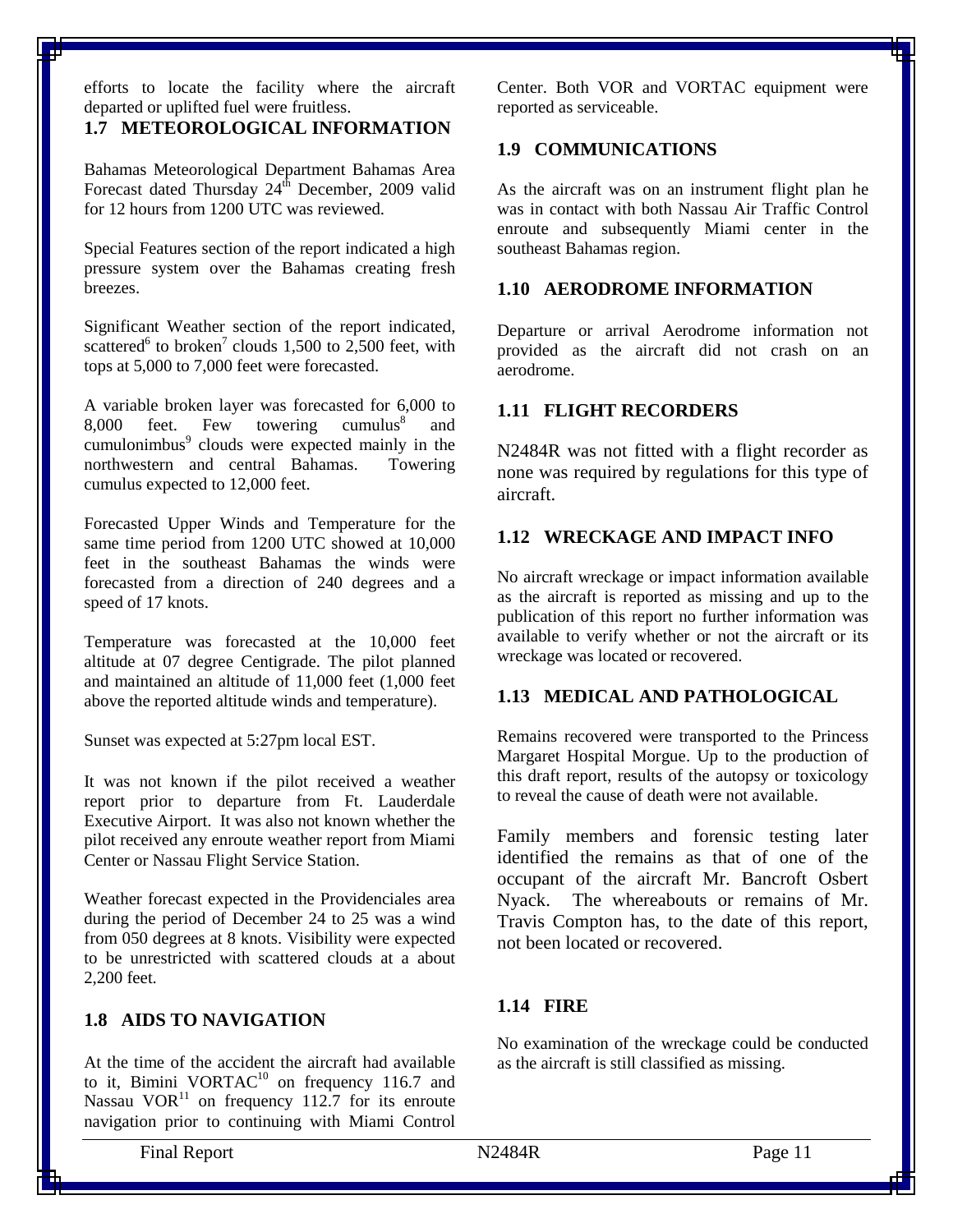#### <span id="page-11-0"></span>**1.15 SURVIVAL ASPECTS**

A search was initiated immediately by the US Coast Guard. The extent of the search efforts attached as Appendix 5.0.

#### <span id="page-11-1"></span>**1.16 TESTS AND RESEARCH**

No tests or research conducted as aircraft still classified as missing.

#### <span id="page-11-2"></span>**1.17 ADDITIONAL INFORMATION**

No other pertinent information relevant at this time.

<sup>2</sup> Instrument flight rules (IFR) are regulations and procedures for flying [aircraft](http://en.wikipedia.org/wiki/Aircraft) by referring only to the aircraft instrument panel for navigation. Even if nothing can be seen outside the cockpit windows, an IFR-rated pilot can fly while looking only at the instrument panel. An IFR-rated pilot can also be authorized to fly through [clouds,](http://en.wikipedia.org/wiki/Cloud) using [Air Traffic](http://en.wikipedia.org/wiki/Air_Traffic_Control)  [Control](http://en.wikipedia.org/wiki/Air_Traffic_Control) procedures designed to maintain separation from other aircraft. Training is normally done in simulated IFR conditions with training aids such as blockalls to help a pilot concentrate only on the instrument panel. <sup>3</sup> Control tower aircraft accident / incident preliminary notice confirmed aircraft level at altitude 11,000 feet.

<sup>4</sup> "Fatal injury" - means any injury which results in death within 30 days of the accident.

<sup>5</sup> Annual Inspection. Any reciprocating-engine powered or single-engine turbojet/turbo propeller powered small aircraft (12,500 pounds and under) flown for business or pleasure is required to be inspected at least annually by an FAA certificated A&P mechanic holding an Inspection Authorization (IA), by an FAA certificated repair station that is appropriately rated, or by the manufacturer of the aircraft. The aircraft may not be operated unless the annual inspection has been performed within the preceding 12 calendar months. A period of 12 calendar months extends from any day of a month to the last day of the same month the following year. However, an aircraft with the annual inspection overdue may be operated under a special flight permit issued by the FAA for the purpose of flying the aircraft to a location where the annual inspection can be performed.

<sup>6</sup> Scattered Clouds means occasional clouds

 $7$  Broken Clouds - clouds which cover between 6/10 and 9/10 of the sky

<sup>8</sup> Cumulus Clouds - A column of rising [air](http://en.mimi.hu/meteorology/air.html) that has condensed into a dense, non-fibrous [cloud](http://en.mimi.hu/meteorology/cloud.html) with distinct outlines, appearing much like a rising mound or dome. The base of the [cloud](http://en.mimi.hu/meteorology/cloud.html) is relatively flat and dark, while th[e tower](http://en.mimi.hu/meteorology/tower.html) is usually white and sunlit.

<sup>9</sup> Cumulonimbus Clouds - Cumulonimbus clouds (Cb) are much larger and more vertically developed tha[n fair](http://en.mimi.hu/meteorology/fair.html) [weather](http://en.mimi.hu/meteorology/weather.html) [cumulus.](http://en.mimi.hu/meteorology/cumulus.html) They can exist as individua[l towers](http://en.mimi.hu/meteorology/tower.html) or form a line of [towers](http://en.mimi.hu/meteorology/tower.html) called a [squall line.](http://en.mimi.hu/meteorology/squall_line.html)

TACtical Air Navigation, commonly referred to by the [acronym](http://en.wikipedia.org/wiki/Acronym) TACAN, is a [navigation](http://en.wikipedia.org/wiki/Navigation) system used by military aircraft. It provides the user with bearing and distance (slant-range) to a ground or ship-borne station. It is a more accurate version of the [VHF omnidirectional](http://en.wikipedia.org/wiki/VHF_omnidirectional_range)  [range/](http://en.wikipedia.org/wiki/VHF_omnidirectional_range)[distance measuring equipment](http://en.wikipedia.org/wiki/Distance_measuring_equipment) (VOR/DME) system that provides  [bearing](http://en.wikipedia.org/wiki/Bearing_(navigation)) and [range](http://en.wikipedia.org/wiki/Distance) information for [military aviation.](http://en.wikipedia.org/wiki/Military_aviation) At [VORTAC](http://en.wikipedia.org/wiki/VORTAC) facilities where a VOR is combined with a TACAN, the DME portion of the TACAN system is available for civil use.

 $^{11}$  VOR, short for VHF Omni-directional Radio Range, is a type of radio [navigation](http://en.wikipedia.org/wiki/Radio_navigation) system for [aircraft.](http://en.wikipedia.org/wiki/Aircraft) A VOR ground station broadcasts a [VHF](http://en.wikipedia.org/wiki/VHF) [radio](http://en.wikipedia.org/wiki/Radio) composite signal including the station's identifier, voice (if equipped), and navigation signal. The identifier is [morse code.](http://en.wikipedia.org/wiki/Morse_code) The voice signal is usually station name, in-flight recorded advisories, or live flight service broadcasts. The navigation signal allows the airborne receiving equipment to determine [a magnetic bearing](http://en.wikipedia.org/wiki/Bearing_(navigation)#Types_of_bearings) from the station to the aircraft (direction from the VOR station in relation to the [Earth's magnetic North](http://en.wikipedia.org/wiki/Magnetic_North_Pole) at the time of installation). VOR stations in areas of magnetic compass unreliability are oriented with respect to [True North.](http://en.wikipedia.org/wiki/True_North) This [line of position](http://en.wikipedia.org/wiki/Position_line) is called the "radial" from the VOR. The "intersection" of two radials from different VOR stations on a chart provides an approximate position of the aircraft.

<span id="page-11-3"></span><sup>&</sup>lt;sup>1</sup> The 24 hour clock is used to describe the time of day, Coordinated Universal Time (UTC) as particular events occurred.